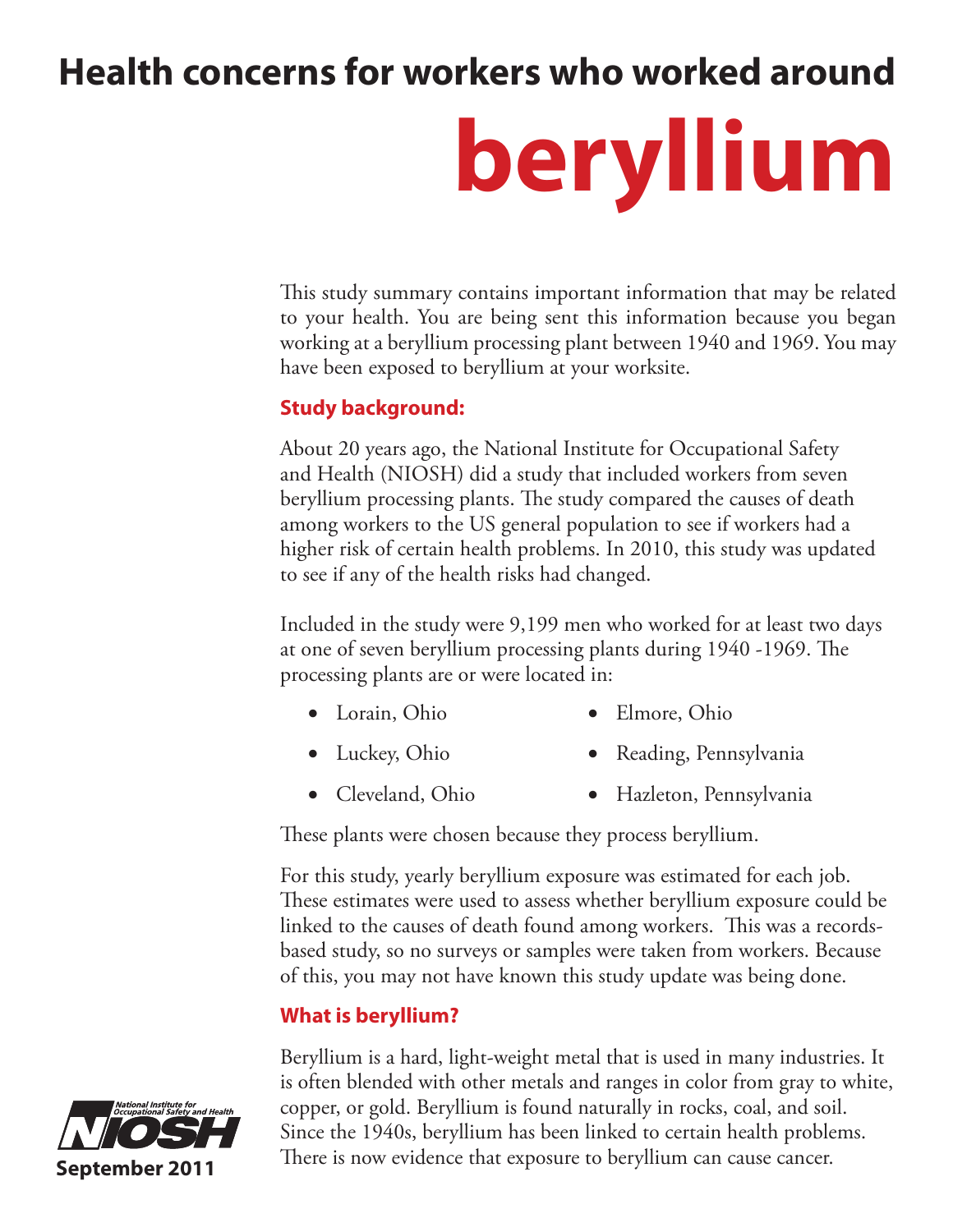#### **How could I have been exposed to beryllium?**

Beryllium dust and fumes can be breathed-in. Beryllium dust or liquid can also absorb through skin. Dust is made when beryllium is:

- Chemical cleaned/processed Heat treated
- Chipped

• Cut

- 
- Hot pressed • Machined
- Ground • Powdered

Fumes containing beryllium occur with high temperatures and with some chemical processes. Job activities that can produce beryllium fumes include:

- Hot press operation
- Welding

• Maintenance

- Working around chemical processes
- Melting furnace operation
- Working around hot processes

Exposure can also occur when dust is spread to other areas of the work site during maintenance and housekeeping activities. Both dust and fumes can be present long after the beryllium work has finished. Because of this, you may have been exposed even if you did not work directly with or near beryllium.

### **How do I know if I was exposed to beryllium?**

There are no immediate symptoms of exposure, so you may have been exposed and not known it. There are no tests that can tell you if you have been exposed to hazardous levels of beryllium.

#### **Health concerns we found:**

- Workers had a 17% higher risk of lung cancer compared to the US population. 545 workers died, compared to 466 expected based on rates in the US population. As the exposure to beryllium increased, so did the risk of lung cancer. We do not think the increased risk of lung cancer is related to smoking.
- Certain other lung diseases (including chronic beryllium disease (CBD)) were 780% higher than the US population. 89 workers died, compared to 12 expected based on rates in the US population. Increased CBD and beryllium sensitivity have been found in many other studies.
- Chronic Obstructive Pulmonary Disease (COPD) was 23% higher than the US population. 670 workers died, compared to 545 expected from the US population. As exposure to beryllium increased, so did the risk of COPD. We do not think the increased risk of COPD is related to smoking.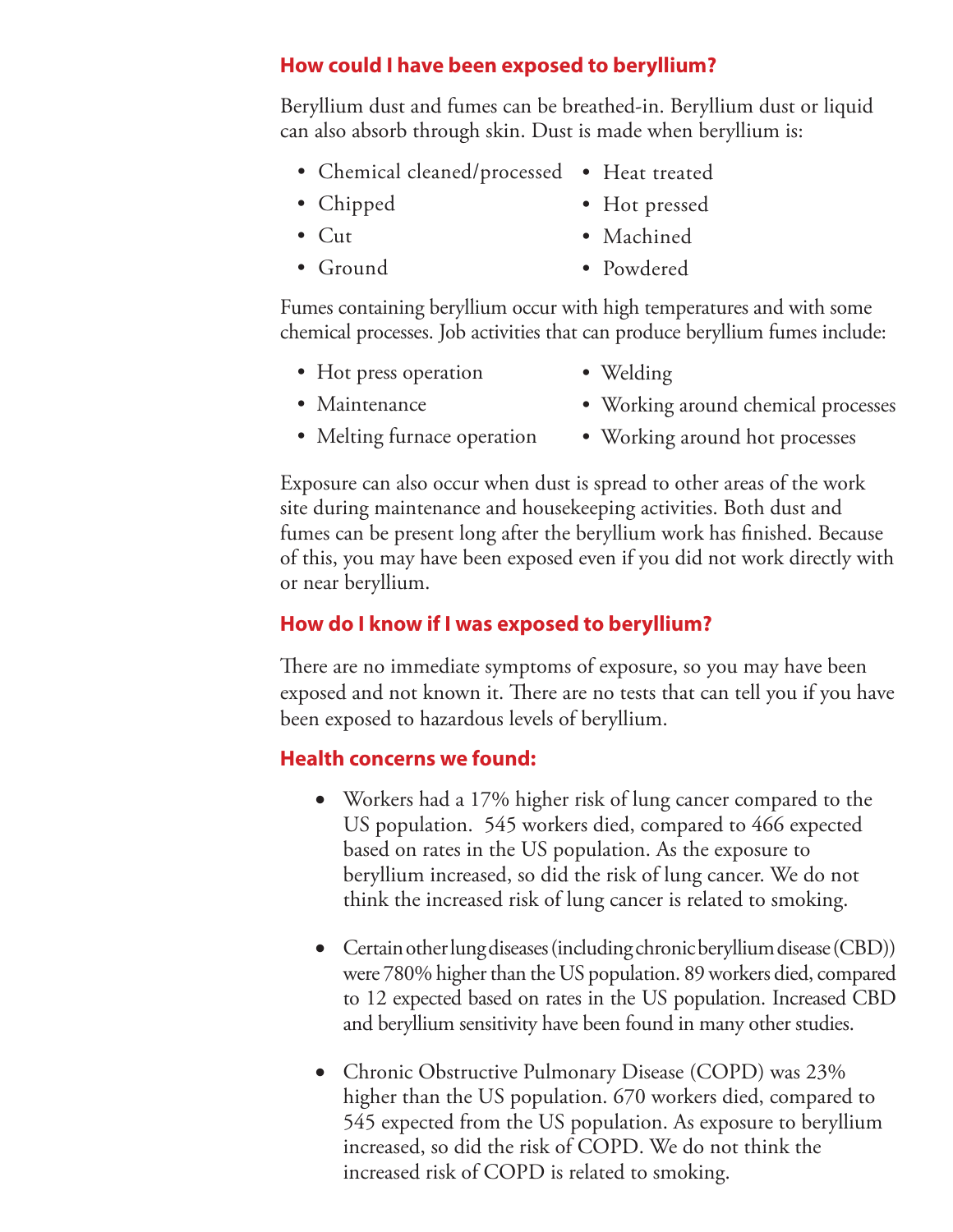- Diseases of the arteries (including "right-sided heart failure", which has been linked to CBD) were 17% higher than the US population. 656 workers died, compared to 561 expected from the US population.
- Nervous system cancer was not increased compared to the US population. However, among workers, we found that as exposure to beryllium increased, so did the risk of nervous system cancer.
- Urinary tract cancer was not increased compared to the US population. However, among workers, we found that as exposure to beryllium increased, so did the risk of urinary tract cancer.

#### **What should I do?**

Always tell your doctor if you worked with materials that may be hazardous to your health. Your doctor should know that you worked in a beryllium processing plant, even if it was years ago and the plant is no longer open. If you have not already talked with your doctor about this, it is important to discuss it at your next yearly visit. Your doctor may want to run some tests to make sure you are still healthy. You and your doctor should carefully monitor your health. Many diseases are curable or manageable, if found early.

#### **What symptoms should I watch out for?**

See the following resources for information on:

- • COPD: **www.copdfoundation.org/**
- Lung cancer: **www.cancer.gov/cancertopics/types/lung**
- Nervous system cancer: **www.cancer.gov/cancertopics/types/brain**
- Right-sided heart failure: **www.ncbi.nlm.nih.gov/pubmedhealth/PMH0001186/**
- Urinary tract cancer: **www.cancer.gov/cancertopics/types/bladder www.cancer.gov/cancertopics/types/kidney**

Do not wait for symptoms to appear to tell your doctor that you worked around beryllium. If you start developing any unusual or persistent symptoms, see your doctor as soon as possible. Do not wait until your yearly visit.